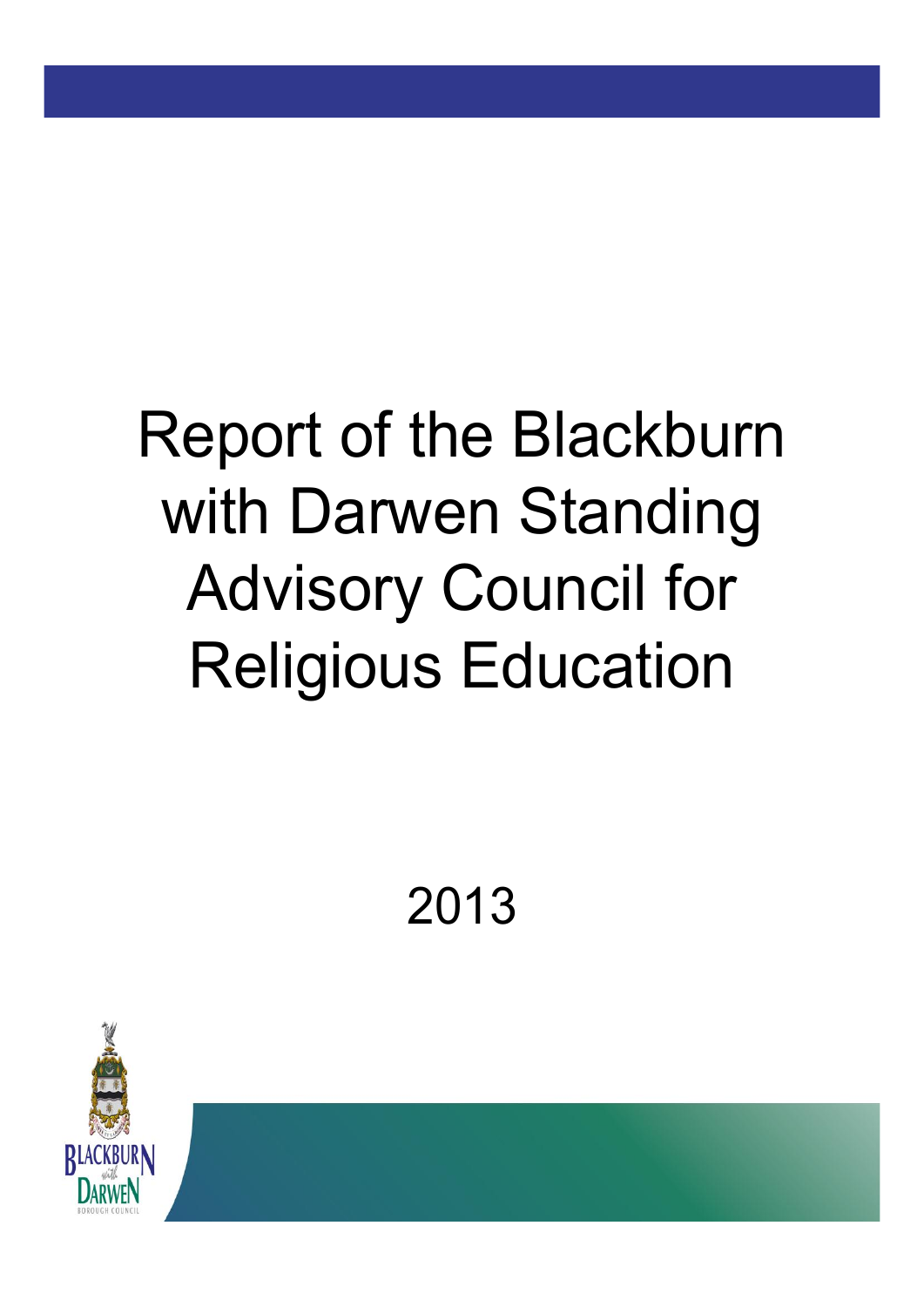# **1. Introduction**

It is a requirement of the Education Reform Act (1988) that every Local Education Authority has a Standing Advisory Council for Religious Education (SACRE).

# **Each SACRE should have representation from:**

- Christian and other religious denominations which reflect the principal religious traditions of the area
- The Church of England
- Teachers' Associations
- The Local Education Authority

# **Each SACRE can:**

- Require the LEA to convene an Agreed Syllabus Conference to review the locally agreed syllabus for religious education;
- On application from Headteacher(s), release schools or groups of pupils from the requirement that acts of worship be wholly or mainly of a broadly Christian character.

There is a requirement that each SACRE publish an Annual Report on its work. This report is in response to this requirement and covered the period September 2012 to August 2013.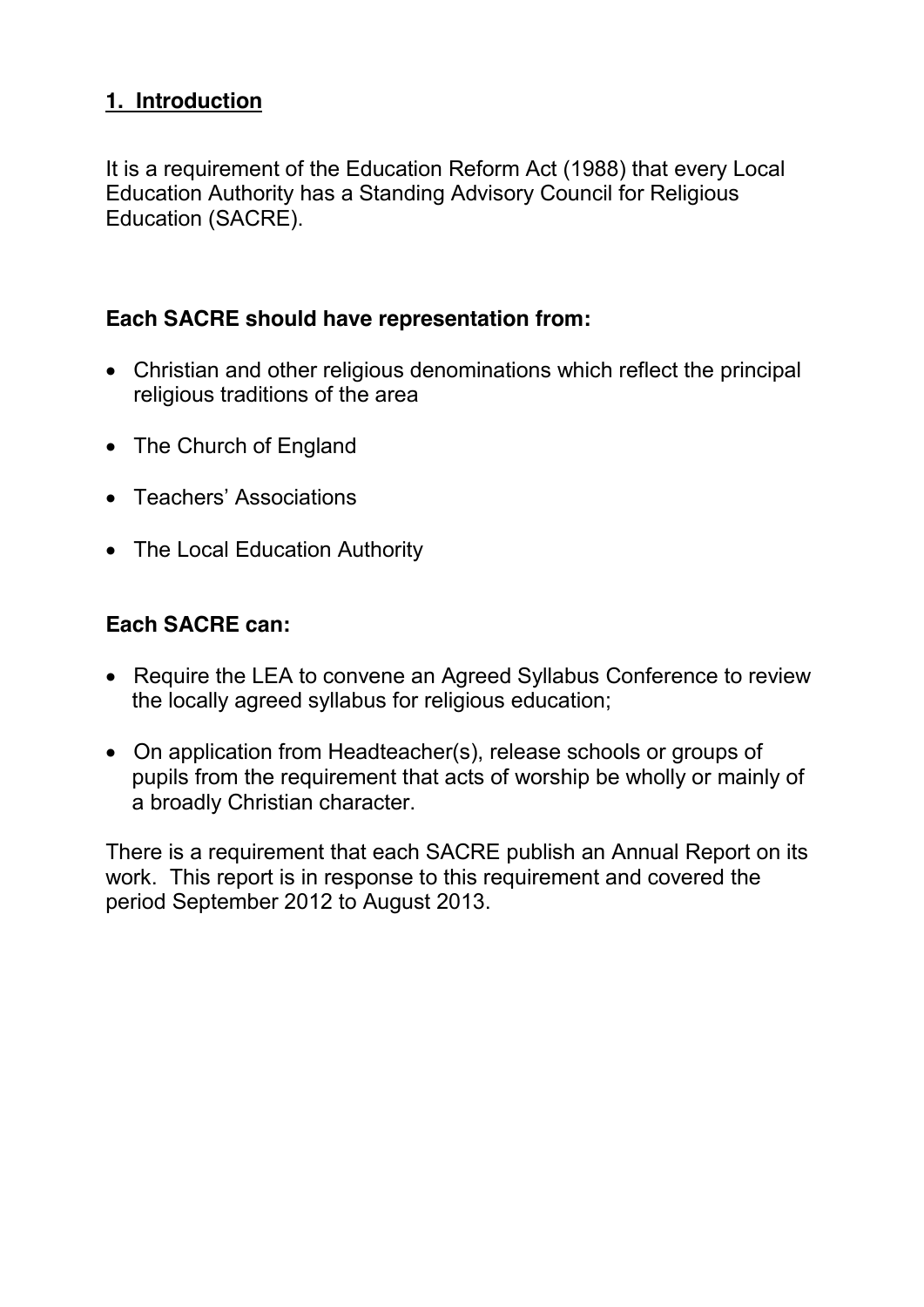# **2. Membership**

| Committee      | Representing:                       | <b>Contact Details</b>                            |
|----------------|-------------------------------------|---------------------------------------------------|
| A              | Buddhist (1)                        | Dh. Vidusi, Blackburn Triratna Buddhist<br>Centre |
| A              | Hindu (1)                           | Mrs Madhubala Pandya                              |
| $\overline{A}$ | $\overline{\mathsf{M}}$ uslim (5)   | Lancashire Council of Mosques:                    |
|                |                                     | Khaliq Choudhury                                  |
|                |                                     | <b>Ismaeel Nakhuda</b>                            |
|                |                                     | Saleem Seedat                                     |
| A              | British Jews (1)                    | Rabbi David Braunold                              |
| $\mathsf{A}$   | Sikh (2)                            | <b>Baldeep Kaur Hungin</b>                        |
| A              | <b>Blackburn with</b>               | Maggie Beck (Methodist)                           |
|                | Darwen Free                         | Paul Wicks (Bap)                                  |
|                | Churches (3)                        |                                                   |
| A              | <b>Roman Catholic</b>               | Salford Diocese                                   |
|                | (1)                                 | <b>Robert Beardsworth</b>                         |
|                |                                     | Joanna Sewell                                     |
| B              | Church of England (2)               | <b>Blackburn Diocese</b>                          |
|                |                                     | Lisa Fenton                                       |
|                |                                     | <b>Helen Sage</b>                                 |
|                | Primary School Co-<br>ordinator (1) | Mumtaj Jolly                                      |
|                | Secondary School Co-                | <b>Kay Patterson</b>                              |
|                | ordinator                           |                                                   |
| C              | <b>NAHT</b>                         | <b>Peter Fenton</b>                               |
| $\mathsf{C}$   | <b>ATL</b>                          | Alice Robinson                                    |
| C              | <b>NUT</b>                          | Liz Beaumont                                      |
| $\mathsf C$    | <b>NASUWT</b>                       | Vacancy                                           |
| D              | <b>LEA</b>                          | <b>Cllr Chris Thayne</b>                          |
|                |                                     | <b>Cllr David Harling</b>                         |
|                |                                     | <b>Cllr Konrad Tapp</b>                           |
|                |                                     | <b>Cllr Akhtar</b>                                |
|                |                                     | Cllr Sylvia Liddle                                |

**Secretary to SACRE** Mrs Dot Thomson, School Improvement Officer, Children's Services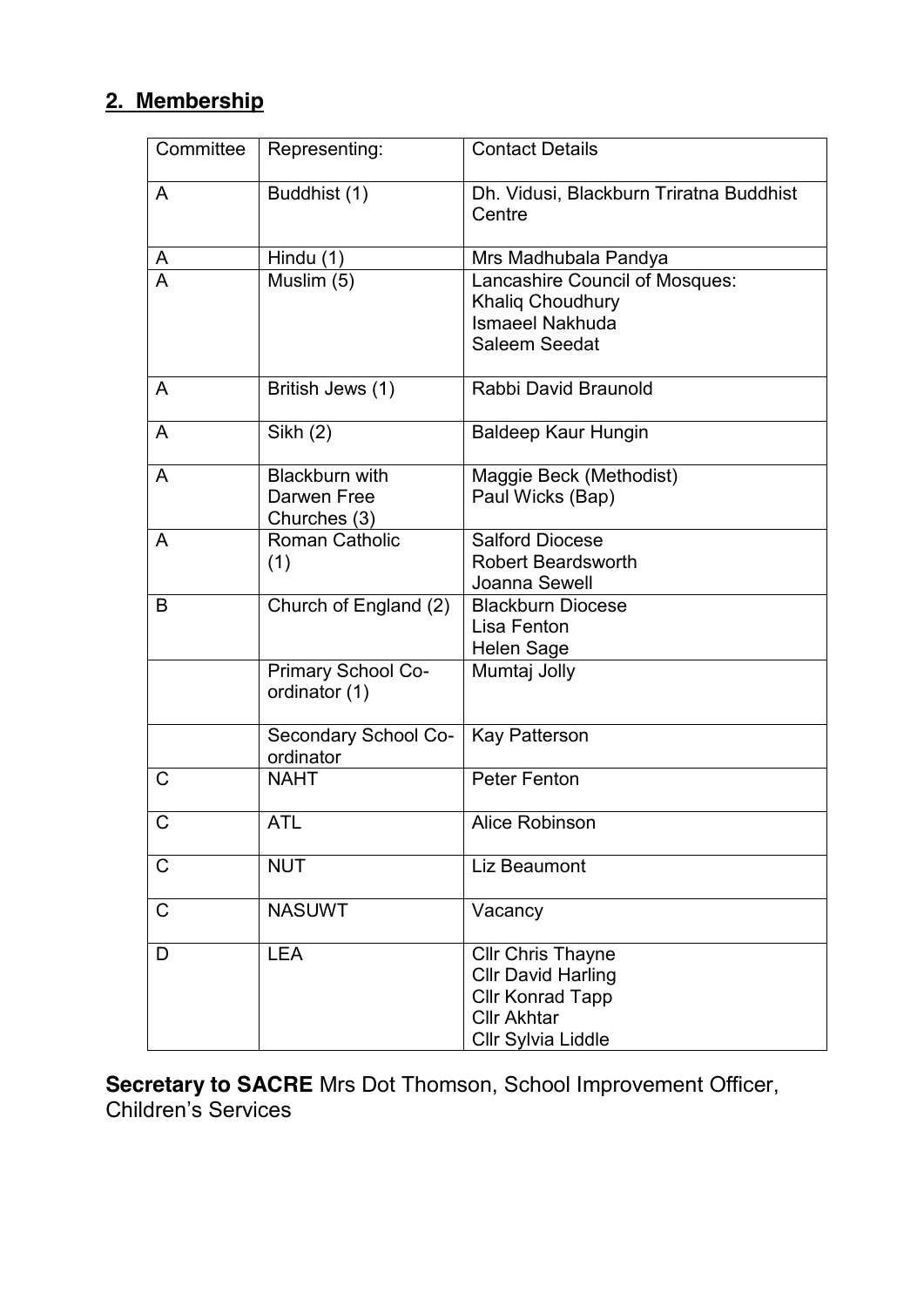### **3. Matters Dealt with by SACRE in 2012 - 2013**

- Religious Education Cluster group meetings – Primary. These continue to be a successful source of support for schools.
- There were no requests for a determination for Collective Worship.
- SACRE has been active in lobbying DfE and MPs with regard to plans for the English Baccalaureate which fail to include Religious Education as an appropriate Humanities subject.
- Consideration of applications for Action learning Bursaries and suggestions for a community arts projects with a religious education theme.
- Vacancies on SACRE were discussed. There is currently a vacancy for an NAS/UWT representative. New Muslim representatives have been encouraged to join Committee A.
- Report from the NASACRE annual conference.
	- SACRE members were concerned about the critical presentation by Mark Chater which attempted to offer challenge but served only to undermine the work of SACREs. The transcript of his speech suggested that only four out of eighty members present would create the SACRE system as it exists. This would not reflect the views of Blackburn with Darwen SACRE but does perhaps reflect that Mr Chater's presentation was breath taking for the wrong reasons.
	- SACREs may have an unwieldy structure but are effective in representing the communities they serve and draw members together to act in the best interests of children and the wider community, united in a

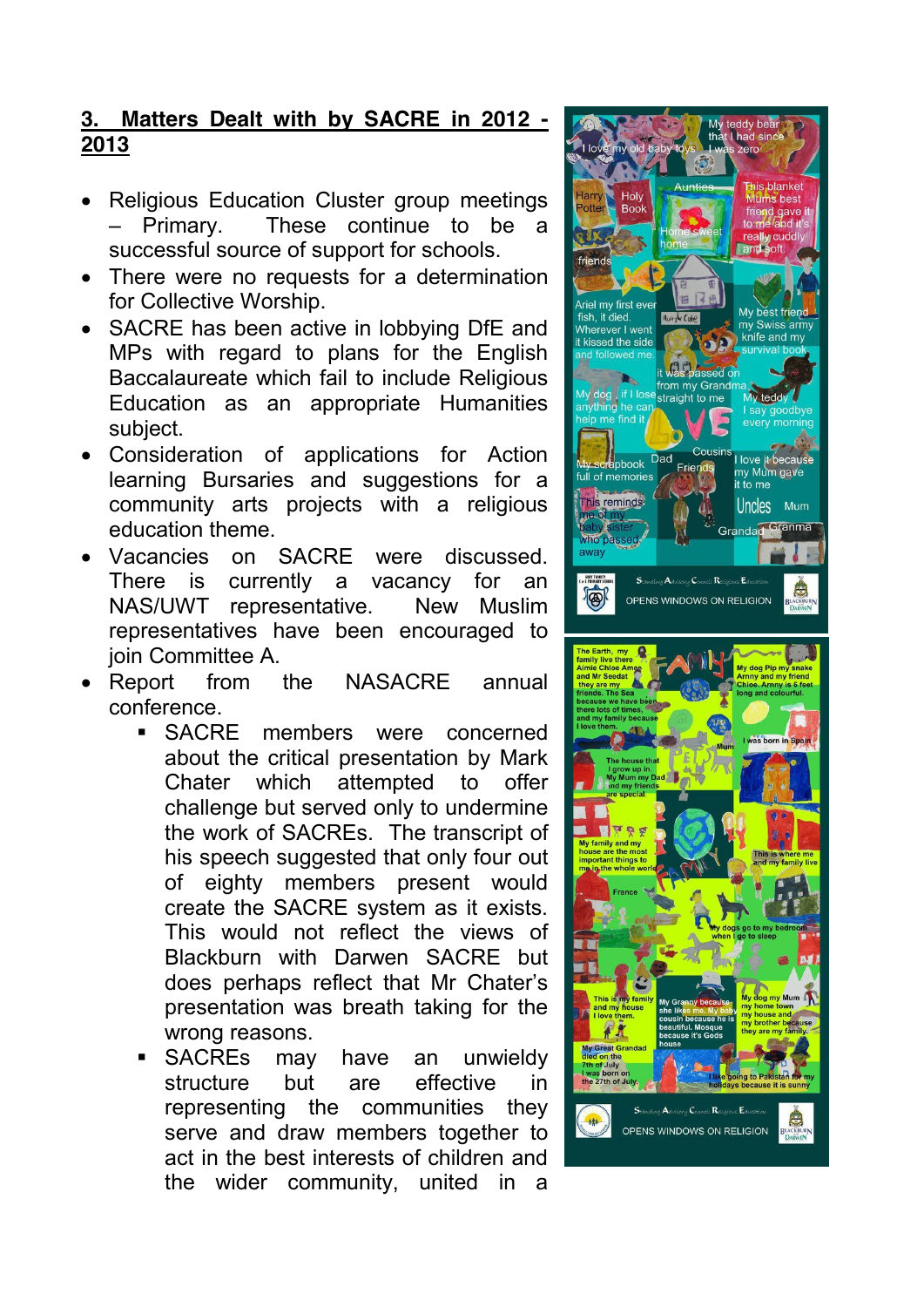shared vision.

Within a changing education landscape SACREs need to remain optimistic about the contribution they are able to make and continue to work hard to make a difference to their community in spite of financial constraints and negative national perspectives from so called leaders in religious education.

# **4. Religious Education**

Religious Education cluster meetings are facilitated by Lisa Fenton, Senior Adviser for RE, Blackburn Diocese and a member of Blackburn with Darwen SACRE. The meetings have been held each term in a number of schools to inspire teachers to use a range of resources and approaches in their teaching.

SACRE continues to support schools to fulfil their duties with regard to community cohesion by offering action learning bursaries and providing funding for community cohesion activities with a religious education focus. Newfield School used their funding to plan an RE week with a focus on Christianity, Islam, Hinduism and Sikhism. With the support of community organisations (Blackburn Diocese, Inspiring Grace and Educasian) they enjoyed artefacts, dance and experiences of prayer. The whole week provided rich sensory experiences which enabled children with complex needs to access learning about and from religion.

The community arts project, supported by artist Alistair Nicholson, involved twelve schools from Blackburn with Darwen schools. The children worked together to explore their perceptions of important people and experiences in life. Their art work was collated to create banners for display in local parks over the next twelve months.



![](_page_4_Picture_7.jpeg)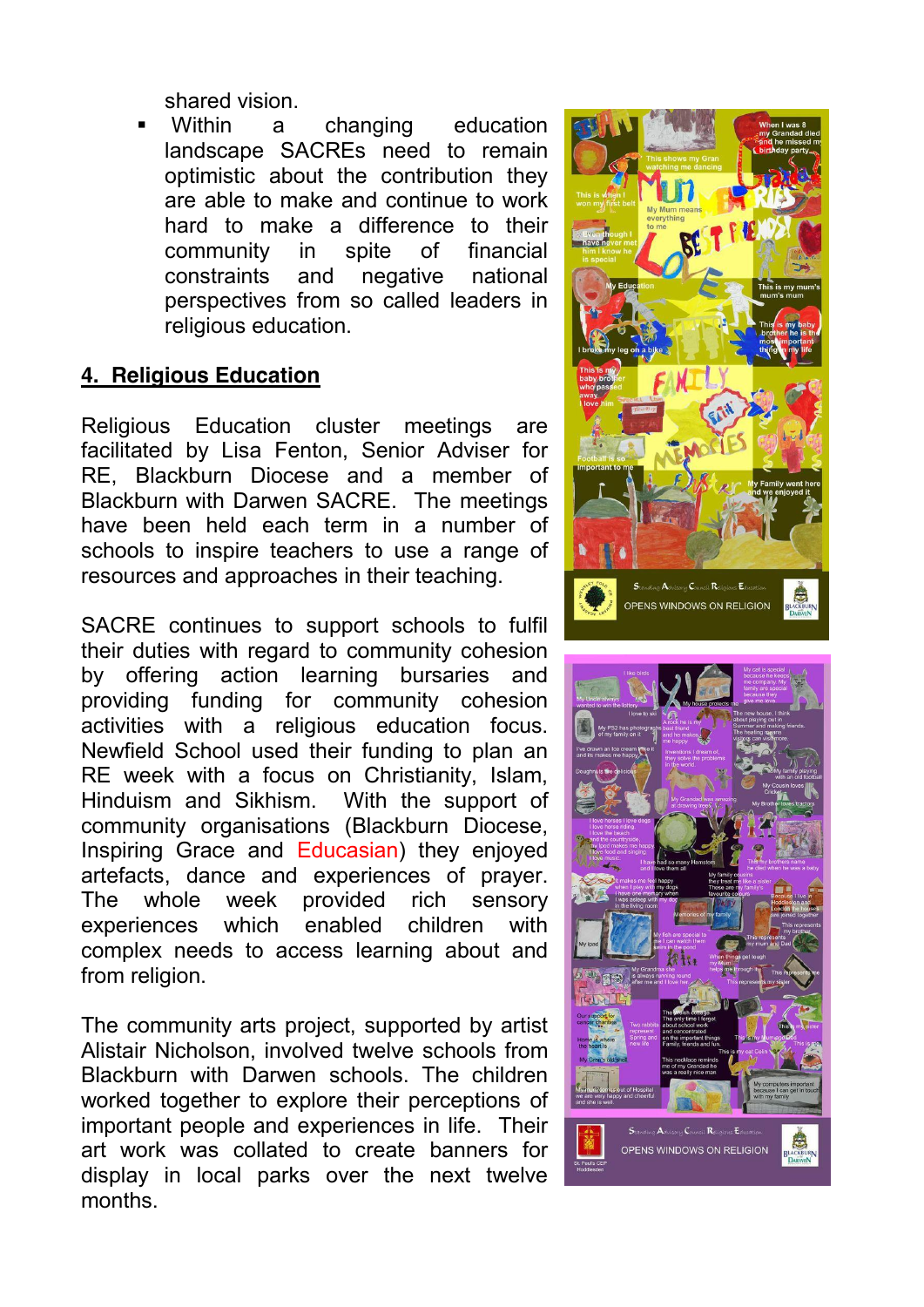#### **5. Standards and Quality of provision for Religious Education in Blackburn with Darwen Schools**

SACRE remains very concerned about the emerging impact of the English Baccalaureate on the take up of GCSE Religious Education and Religious Studies. They have growing concerns about the withdrawal of additional support for training specialist teachers of RE and with regard to the limited time spent in helping trainee teachers prepare for teaching this important subject. Ed Pawson's response to the outcomes of the recent survey undertaken by NATRE echo the concerns of Blackburn with Darwen SACRE:

"In the light of the shocking murder of Lee Rigby in broad daylight on a Woolwich street and the subsequent backlash from anti-Islamic activists, why are we not taking the need for good religious education more seriously? If our young people are to grow up to be well-informed about religions and other non-religious worldviews, this must begin early in their school life. The fact that the majority of newly trained primary school teachers feel under-prepared to teach about religion and beliefs raises serious questions: how are we to expect children to become active citizens, having an understanding of, and respect for the beliefs and values of others, if their teachers are lacking in confidence themselves?"

![](_page_5_Picture_3.jpeg)

![](_page_5_Picture_4.jpeg)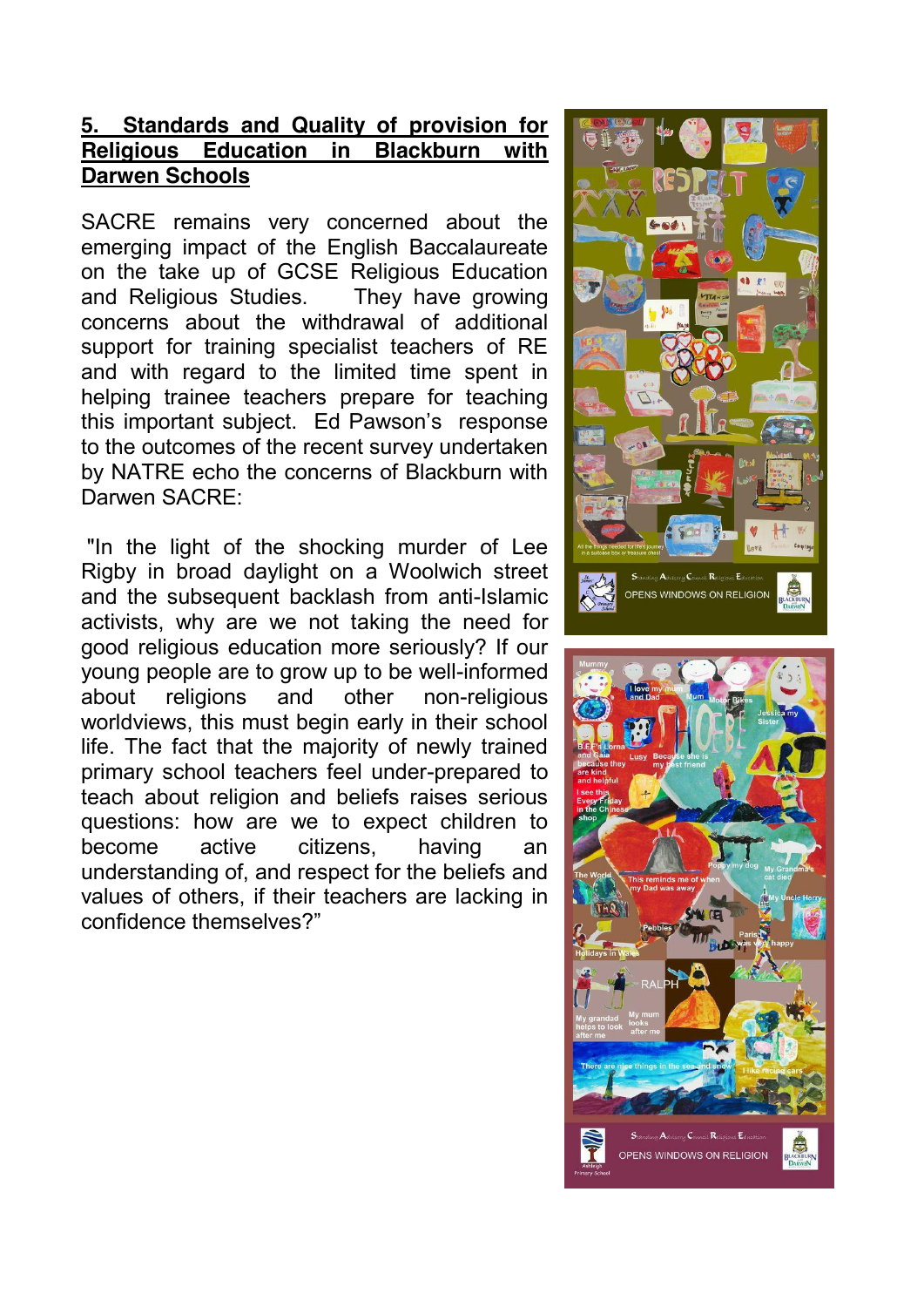#### The standards achieved at Key Stage 4 are considered at the each year by members of SACRE.

| <b>FULL COURSE</b>            | 2011      |       |                              |       |       | 2012      |       |           | 2013  |           |              |       |  |
|-------------------------------|-----------|-------|------------------------------|-------|-------|-----------|-------|-----------|-------|-----------|--------------|-------|--|
|                               | Community | VA    | VA<br>Community<br>Community |       | VA    | Community | VA    | Community | VA    | Academies | <b>TOTAL</b> |       |  |
| <b>NOR</b>                    | 856       | 459   | 856                          | 459   | 856   | 459       | 856   | 459       | 902   | 471       | 389          | 1762  |  |
| Number of entries             | 422       | 415   | 422                          | 415   | 422   | 415       | 422   | 415       | 373   | 441       | 153          | 967   |  |
| Number of A*-C                | 321       | 270   | 321                          | 270   | 321   | 270       | 321   | 270       | 282   | 300       | 127          | 709   |  |
| % Entered<br>Gaining $A^*$ -C | 76.1%     | 65.1% | 76.1%                        | 65.1% | 76.1% | 65.1%     | 76.1% | 65.1%     | 75.6% | 68.0%     | 83.0%        | 73.3% |  |
| % of NOR entered              | 49.3%     | 90.4% | 49.3%                        | 90.4% | 49.3% | 90.4%     | 49.3% | 90.4%     | 41.4% | 93.6%     | 39.3%        | 54.9% |  |

| <b>SHORT COURSE</b>           | 2011      |      |           |              |           |      | 2012      |              | 2013      |      |           |              |  |
|-------------------------------|-----------|------|-----------|--------------|-----------|------|-----------|--------------|-----------|------|-----------|--------------|--|
|                               | Community | VA   | Academies | <b>TOTAL</b> | Community | VA   | Academies | <b>TOTAL</b> | Community | VA   | Academies | <b>TOTAL</b> |  |
| <b>NOR</b>                    | O         | 0    |           | 0            | 419       | 200  | 251       | 870          | 270       | 201  | 418       | 889          |  |
| Number of entries             | 0         | 0    |           | 0            | 50        | 4    | 154       | 208          | 29        |      | 212       | 242          |  |
| Number of A*-C                | 0         | 0    |           | 0            | 6         |      | 120       | 126          |           | 0    | 82        | 89           |  |
| % Entered<br>Gaining $A^*$ -C | 0.0%      | 0.0% | 0.0%      | 0.0%         | 12.0%     | 0.0% | 77.9%     | 60.6%        | 24.1%     | 0.0% | 38.7%     | 36.8%        |  |
| % of NOR entered              | 0.0%      | 0.0% | 0.0%      | 0.0%         | 11.9%     | 2.0% | 61.4%     | 23.9%        | 10.7%     | 0.5% | 50.7%     | 27.2%        |  |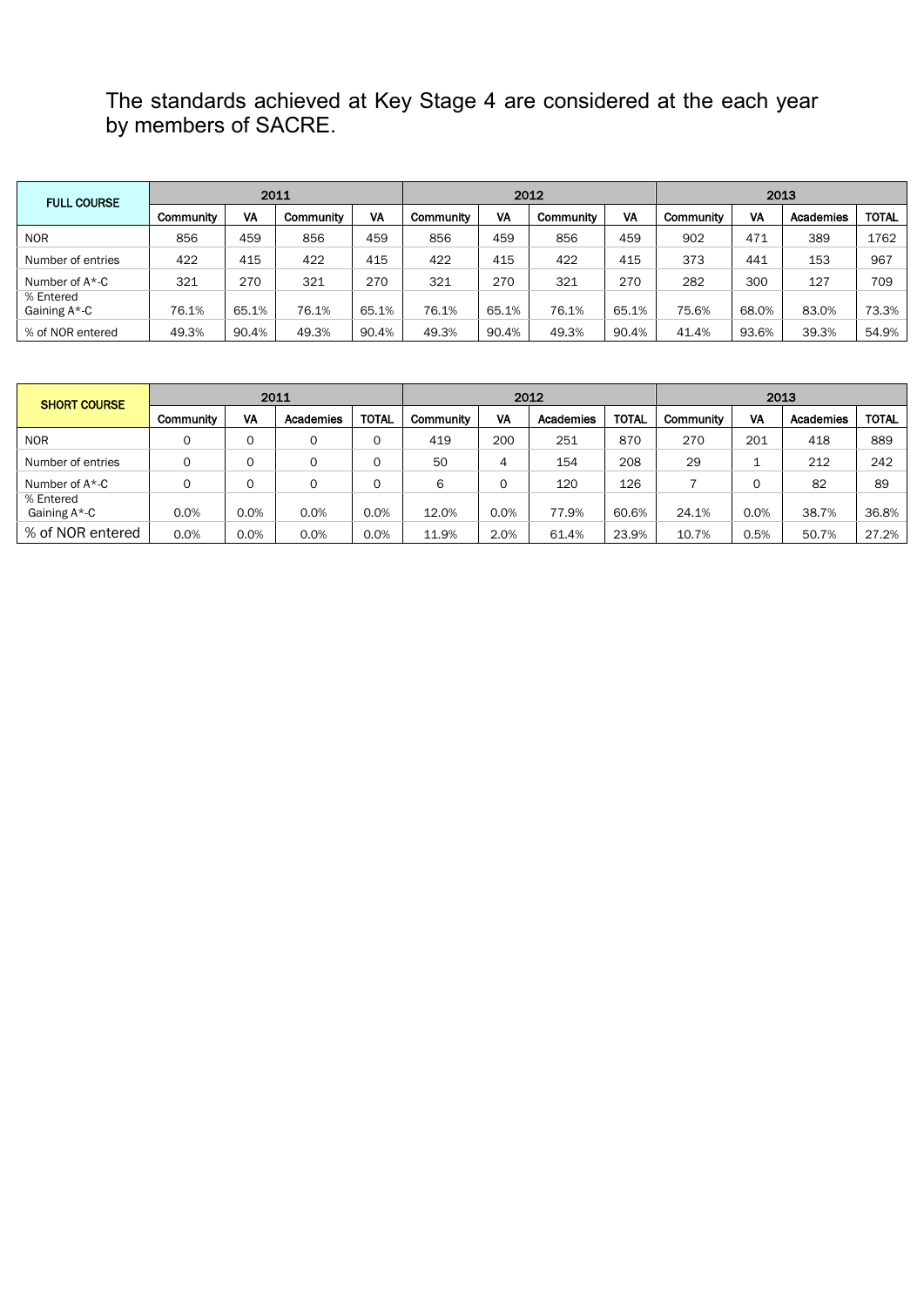# **6. Collective Worship in Schools**

The collective worship resources instigated by SACRE and produced on our behalf by Blackburn Diocese are still drawing positive comments from teachers and school leaders. The materials have been well received by other SACREs locally who have considered their purchase. SACRE members resolved to monitor the continued impact of this valuable resource and ensure both collective worship and religious education CDs are included in the induction materials for new Headteachers.

A SACRE is required to consider applications from Headteachers of community or foundation schools (without a religious character) that the requirement for broadly Christian Collective Worship be lifted or modified. There were no applications for a determination during the last academic year. SACRE has requested the LA seeks ways to encourage schools to consider whether this would be appropriate given the nature of the community served.

SACRE requires schools making a request to submit a revised policy for Collective Worship and an overview of worship themes planned for the year ahead. The clerk to SACRE undertakes an observation of Collective Worship in the applicant school to inform SACRE's decision making process. Information about determinations has been included in the Putting Heads Together programme for aspirant leaders and the induction programme for Headteachers new to Blackburn with Darwen schools.

# **7. Complaints**

The SACRE has received no complaints relating to either Religious Education or Collective Worship.

# **8. RE Advisers**

Lisa Fenton facilitates the primary network and leads training on religious education and collective worship which is open to all schools. Helen Sage provides support on request to Secondary schools.

#### **9. Finance**

SACRE has a budget of £15,000. Main spending during the last academic year covered the development of resources and Action Learning Bursaries, a Community Arts Project.